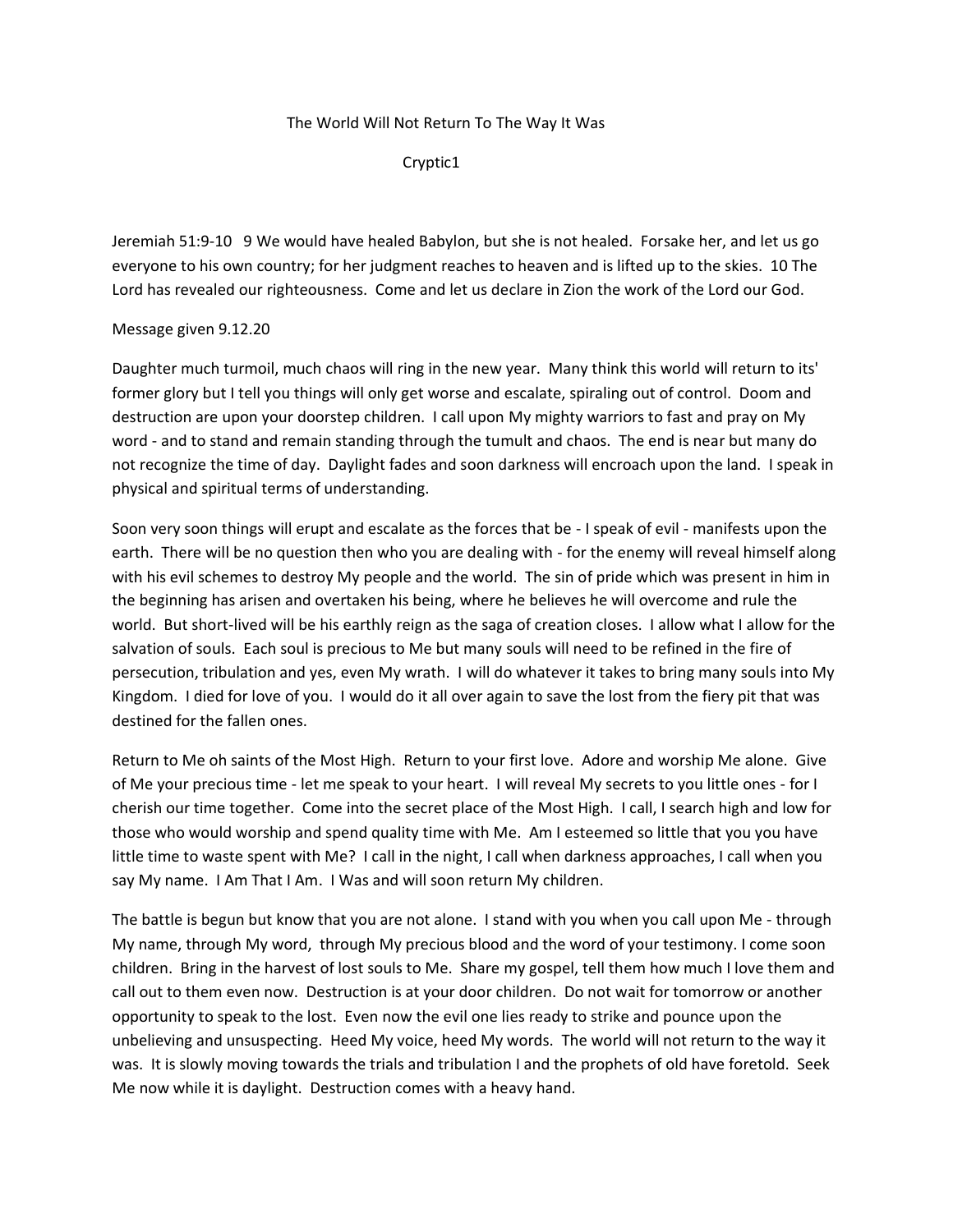The forces of nature are rising. Tsunamis, tidal waves, geysers will erupt without warning. The earth is revolting and can no longer contain itself. Her lease is about to expire as the six thousand reign of the earth is about to end. Much destruction and much devastation. Hurricane force winds unheard of, storm force gales, erratic weather patterns. Your weatherman will not be able to predict the weather for it is bent on destruction and a will of its' own accord. Earthquakes will increase. Sink holes will appear and destroy cities, buildings, foundations. The only thing standing will be that which is rooted in Me. Fires will rage on the earth and descend from the heavens. I speak of fireballs, meteors, comets, asteroids - all on a trajectory aimed at your earth. Nothing can stop the deluge of these celestial projectiles as I release them into your atmosphere. You will see radiation from the fallout. You will experience difficulty in breathing as the atmosphere is filled with noxious gases, some by natural means and others by the hand of man.

Many will seek shelter elsewhere as the riots surge and the government exacerbates the situation encouraging lawlessness. Your country will be demoralized - and conflict and strife from within your government will usher in the fall of your nation America. Oh America that you would be healed but you did not heed My words or the warnings of My prophets - and so will suffer greatly, enduring greater suffering than has ever been known.

But in My unfathomable mercy, I call out to the lost, the suicidal - for many will desire to take their lives in those days thinking it will end their suffering, but it will be but the beginning. Children - work the harvest to bring in the lost souls to Me. Preach the gospel which is the only way to true salvation. It is My word that saves - nothing else. It is not the church, it is not the pastors of My sheep - it is the word spoken in faith and love that draws the sinner to true repentance.

I Am The Way I Am The Truth I Am The Life.

No one I repeat, no one comes to the Father but through Me alone.

I AM Your servant, your Lord and King Yeshua He who Saves The Lion of Judah will return soon I AM THAT I AM The Ruach HaKodesh I come soon children Be ready to receive Me upon the clouds of glory upon glory Amen Amen Amen